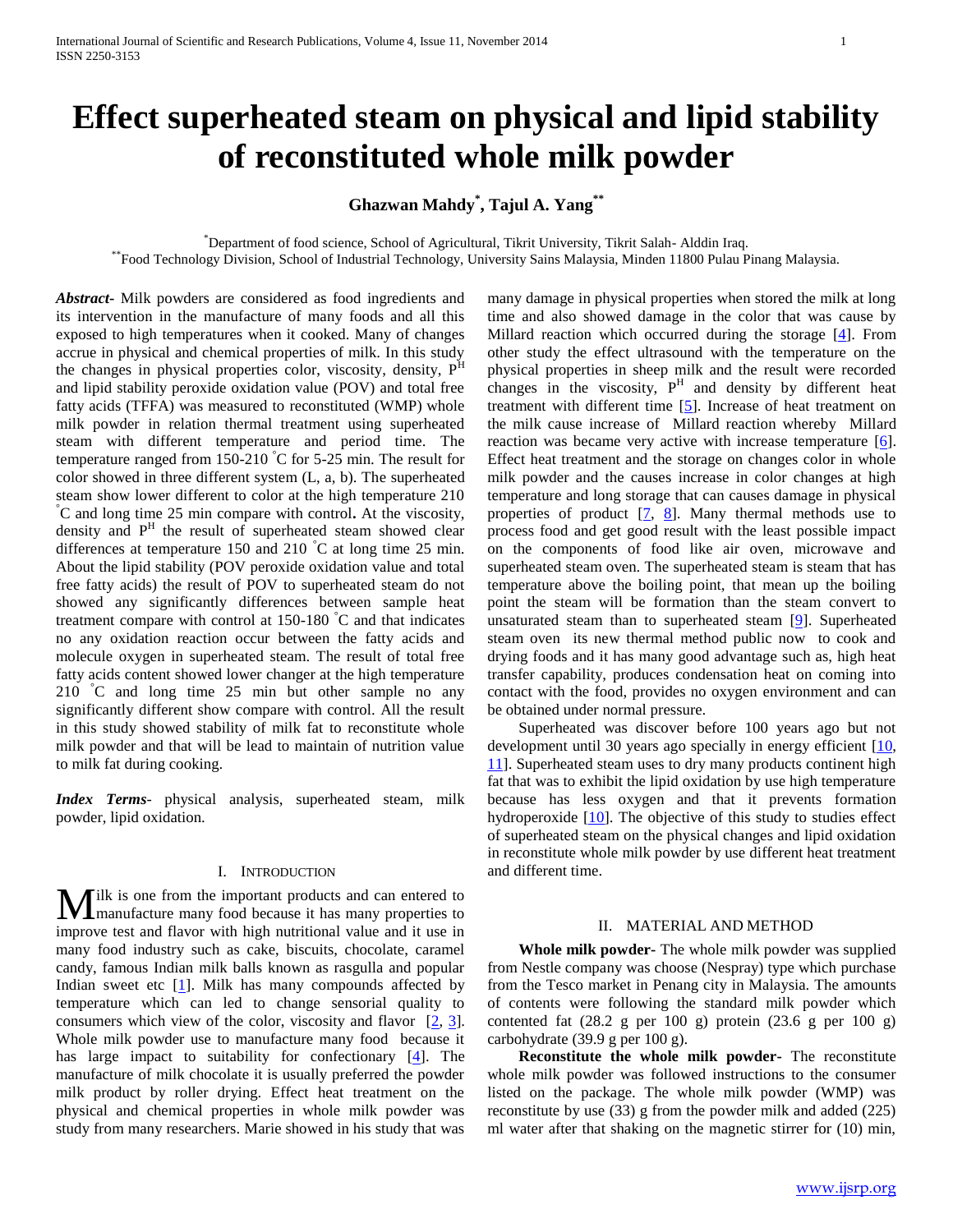all amount of milk was prepared before applied in superheated steam.

 **Superheated Steam Drying Oven-** Superheated steam drying was carried out by placing the tray containing reconstitute whole milk samples in the processing chamber of superheated steam processing system and exposed to different temperatures ( 150,180 and 210) °C for ( 5,10,15, and 20) min respectively. superheated steam equipment was used Sharp AX-1500 with a steam generation capacity of  $16 \text{ cm}^3/\text{min}$ , oven capacity of  $31 \text{ L}$ , and team engine heater of 900 W.

 **Color measurement-** The color was measured by use the colorimeter (Minolta CM-3500d) made in japan. Where they were taken 10 ml from the sample and filled in the standard glass cell to colorimeter. For each sample where measurement triplicate to L (brightness), a (- green to +red component) and b (- blue + yellow) for each color values was taken on the temperature 25  $\degree$ C [12].

 **Viscosity and density measurement-** The viscosity was measured by use viscometer model (SV-10) made in Japan. Where was take 45ml from the sample and laid in the vial of the viscometer and taken the number of viscosity. All each values were taken at temperature  $25\degree C$  and also the values were taken triplicate. After correction the temperature of sample the density was calculated on the temperature 25 °C.

**PH measurement**- The  $P<sup>H</sup>$  was measured by use  $P<sup>H</sup>$  meter model (Mettler Toledo S20-K) made in Germany. The sample was taken at triplicate at temperature 25 °C .before start use the P<sup>H</sup> meter do the calibration by different puffer solution than where take 20 ml of the milk to measurement  $P<sup>H</sup>$ .

 **Acid value**- After expose heating to each of sample 10 g was weight from milk sample in a conical flask. Two drops of phenolphthalein indicator were added and with 0.1 N potassium hydroxide solution (KOH) until the advent of color pink the end point. Acid value was calculated (Eq. 2) [14] .

 AV = …………………..1 56.1×V×C m

Where: AV acid value,  $(56.1)$  is equivalent weight of KOH, (V) is the volume in ml of standard volumetric KOH solution used, (C) is the exact concentration in KOH solution used (0.1 N) and (m) is the mass in grams of the test portion (10 g).

 **Milk fat extraction and analysis-** Milk fat extraction was performed using the method of Oveisi, Sadeghi, Hajimahmoodi, Jannat, and Sobhani (2006) with some modification. Fat was extracted from 500 ml of reconstituted milk by adding 20 ml of 65% nitric acid into the sample. The sample was shaked and transferred to a centrifuge type Kubota 4000 (N41548-M000, Japan) at 3500 rpm for 20 min to separate the solid phase that contains fat and proteins. After the extraction, we added 20 ml of 99% ethyl alcohol and heated the mixture until boiling point. The mixture was then placed in a water bath for 10 min to denature the protein. Subsequently, 100 ml of petroleum ether was added.

The mixture was mixed well and centrifuged again at 3500 rpm at 20 min to separate the organic phase. The petroleum ether evaporated without heating. The fat was stored in 5 ml brown glass vials [15] until needed for analysis.

 **Peroxide oxidation Value (POV)-** Peroxide value was determined according to AOCS official methods descripted by [ $14$ ]. Wight 1  $\pm$  0.05 g of milk fats into 250 mL of conical flask with 30 mL of acitic acid – chloroform (3-2) solution swirl the flask until the sample dissolve in the solution and add 0.5 ml saturated potassium iodide (KI) solution and swirl for one minute and added 30 mL of distilled water than titrate with 0.01 N sodium thiosulfate  $(Na_2S_2O_3)$  until the color change to light yellow than added 0.5 ml 0f 1% soluble starch indicator to get blue color and continued titrating until the blue color disappears. Calculate the peroxide value as meq of peroxide/kg of oil (Eq. 1)

 PV = ………………….2 (S-B) ×N thiosufate×1000 Weight of sample

 **Statistical Analysis-** The experimental data was subjected to one-way analysis of variance (ANOVA). Significant differences between mean values were determined using Duncan's Multiple Range test (P≤ 0.05) following ANOVA statistical analysis, which were performed using SPSS version 20- 2013 (SPSS Inc., Chicago, USA).

### III. RESULT AND DUSSCATION

 **Color in reconstitute whole milk powder-** Effect superheated steam treatment by use different temperature and different time on the reconstitute whole milk powder (WMP) on the color. The color measured by colorimeter (Minolta CM-3500d) and the results show in table (1), reconstitute whole milk powder (WMP) recorded lower (L) and (b) values ( $P \leq 0.05$ ) under high heat treatment and long time that was between (180 and 210) °C at long time (20-25) min compared with the control (Raw sample without heat treatment) lightness (L) describes the light-reflecting or transmitting capacity of an object. When the values of (L) take decrease that's mean the color will be take dark color. The reason because some reaction happens between the sugar and protein it's specially amino acids called Millard reaction and it's responsible on the brown color in the food  $[4, 6]$ 16]. At 5 min the color not recorded significant any high changes in the three systems (L, a and b) at all temperature which can explained did not effect on temperature color on with short time [10]. At the time 10-15 min the result showed some significantly changes specially on the temperature 210  $\degree$ C that was by increase the temperature accompanied increase in Millard reaction [17, 18].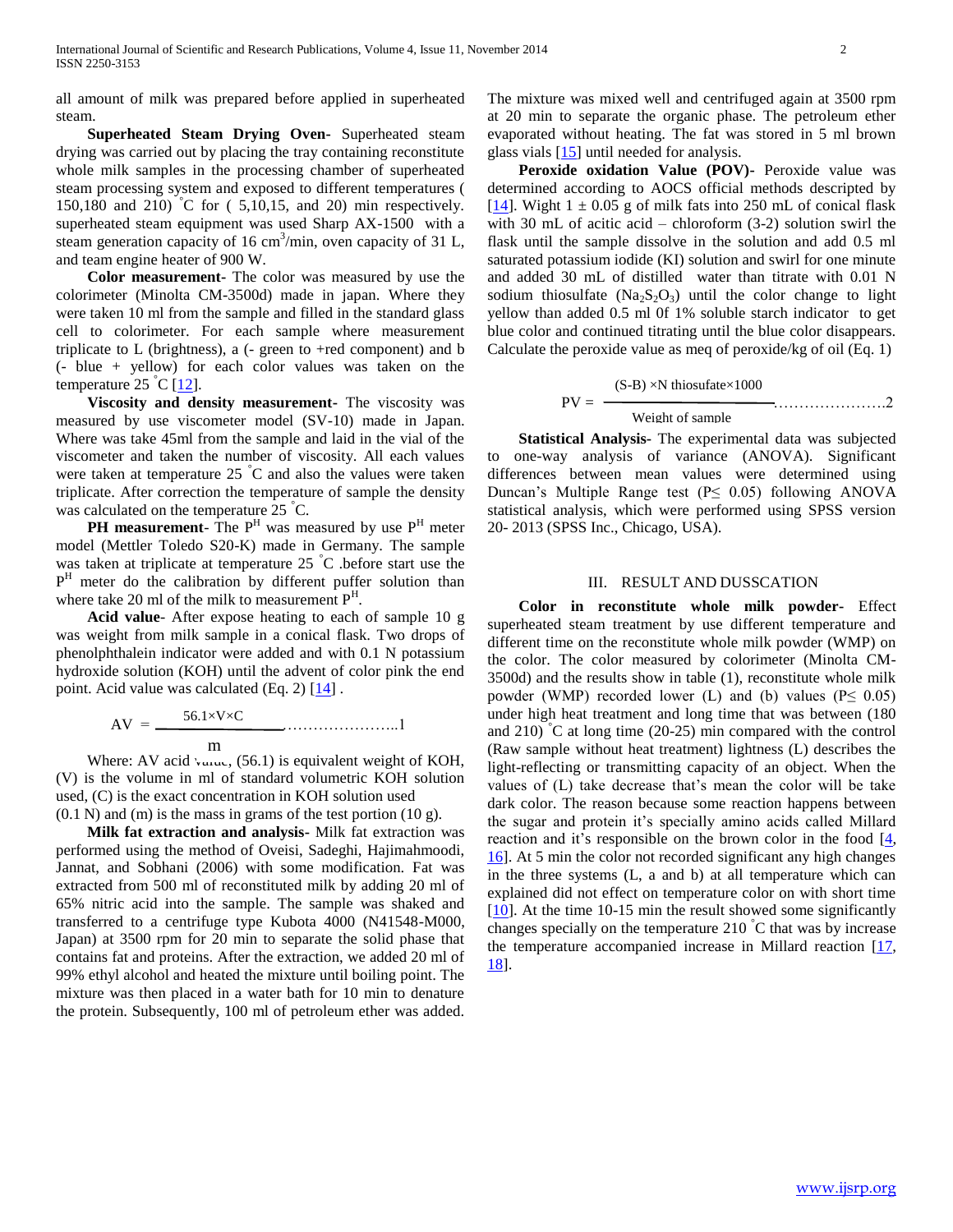|                                                        | (Values of L)              |                       |                          |                          |                          |                             |
|--------------------------------------------------------|----------------------------|-----------------------|--------------------------|--------------------------|--------------------------|-----------------------------|
| Superheated                                            | Time of treatment (min)    |                       |                          |                          |                          |                             |
| steam                                                  | Control <sup>*</sup>       | 5                     | 10                       | 15                       | 20                       | 25                          |
| temperature<br>C                                       |                            |                       |                          |                          |                          |                             |
| 150                                                    | $14.32^{\rm a}$ ±0.02      | $13.99^b \pm 0.01$    | $13.88^b \pm 0.04$       | $13.85^b \pm 0.03$       | $13.63^{\circ}$ = 0.02   | $13.44^{\mathrm{d}}\pm0.10$ |
| 180                                                    | $14.32^{\rm a}$ 0.02       | $13.93^b \pm 0.01$    | $13.75^{\circ} \pm 0.02$ | $13.60^{\rm d} \pm 0.02$ | $13.44^{\circ}$ ±0.02    | $13.20^{\rm f}$ ±0.01       |
| 210                                                    | $14.32^{\mathrm{a}}\,0.02$ | $14.23^b \pm 0.02$    | $14.30^{ab}$ ± 0.01      | $13.72^{\circ} \pm 0.01$ | $12.63^d \pm 0.02$       | $12.11^e \pm 0.01$          |
| (Values of a)                                          |                            |                       |                          |                          |                          |                             |
| Time of treatment (min)                                |                            |                       |                          |                          |                          |                             |
| 150                                                    | $5.66^a \pm 0.01$          | $5.67^a \pm 0.01$     | $5.68^a \pm 0.01$        | $5.69^a \pm 0.01$        | $5.80^b \pm 0.01$        | $5.89^{\circ}$ ±0.01        |
| 180                                                    | $5.66^a \pm 0.01$          | $5.67^a \pm 0.04$     | $5.72^a \pm 0.01$        | $6.25^b \pm 0.01$        | $6.93^{\circ}$ ±0.03     | $7.06^d \pm 0.03$           |
| 210                                                    | $5.66^a \pm 0.01$          | $5.60^a \pm 0.07$     | $5.83^b \pm 0.01$        | $5.89^b \pm 0.01$        | $6.69^{\circ}$ ±0.01     | $7.20^{\rm d} \pm 0.07$     |
| (Values of b)                                          |                            |                       |                          |                          |                          |                             |
| Time of treatment (min)                                |                            |                       |                          |                          |                          |                             |
| 150                                                    | $24.20^a \pm 0.03$         | $23.64^b \pm 0.01$    | $23.46^{\circ} \pm 0.08$ | $23.42^{\circ} \pm 0.05$ | $23.05^{\rm d} \pm 0.03$ | $22.88^d \pm 0.07$          |
| 180                                                    | $24.20^a \pm 0.03$         | $23.55^b \pm 0.03$    | $22.72^{\circ} \pm 0.04$ | $22.47^{\rm d} \pm 0.03$ | $19.73^e \pm 0.02$       | $11.83^f \pm 0.02$          |
| 210                                                    | $24.20^a \pm 0.03$         | $24.04^{\circ}$ +0.08 | $24.16^a \pm 0.01$       | $23.42^b \pm 0.24$       | $21.38^{\circ}$ +0.01    | $20.50^{\rm d} \pm 0.03$    |
| dependence of the came row are equipment of $P > 0.05$ |                            |                       |                          |                          |                          |                             |

**Table 1: Effect superheated steam on color value (L, a and b) to reconstituted whole milk powder.**

 $a-c$  Symbols bearing different letters in the same row are significantly different (P < 0.05).

\* control (raw sample).

 **Peroxide oxidation value**- Lipid peroxidation is a free radical chain reaction in lipid oxidation that explains in the three terms of initiation, propagation, and termination processes. Available oxygen species which considered key factor of deterioration of polyunsaturated fatty through three different avenues: oxygen, hydrogen abstraction and free radical attack [19]. In this study the peroxide value in all samples ranged between (2.23- 4.21 meq O2/kg), were below 25 (meq of active O2/kg), That is considered an acceptable level of food. Peroxide value is measure lipid oxidation that's why associated the oxygen with alkeyl radical to produce hydroperoxide The result of effect superheated steam time on the peroxide value show in table 2 that was no significantly different between period of time 5-15 min at temperature 150,180, 210 °C compare with control but show significantly different at long time 20 - 25 min compare with control. Peroxide value can use it as indicator to rancidity of fat by measurement the primary oxidation product (hydroperoxides). Superheated steam is recorded minimum of peroxide value 2.28 (meq O2\kg) and maximum 4.21 (meq  $O2$ <sup>kg</sup>) that led to conclude superheated steam is mountain milk fat from formation the hydroperoxides that's why less of molecule oxygen[20].

**Table 2: Effect superheated steam on POV value (meq.peroxide/kg)value to reconstituted whole milk powder**

|             | Superheated Time of treatment (min) |                         |                         |                      |                      |                      |  |
|-------------|-------------------------------------|-------------------------|-------------------------|----------------------|----------------------|----------------------|--|
| steam       |                                     |                         |                         |                      |                      |                      |  |
| temperature | Control <sup>®</sup>                |                         | 10                      | 15                   | 20                   | -25                  |  |
| $^{\circ}C$ |                                     |                         |                         |                      |                      |                      |  |
| 150         | $2.23^a \pm 0.55$                   | $2.29^a \pm 0.59$       | $2.69^{ab} \pm 0.25$    | $3.98^b \pm 1.72$    | $3.49^{ab} \pm 0.56$ | $2.94^{ab} \pm 0.50$ |  |
| 180         | $2.23^a \pm 0.55$                   | $2.28^a \pm 0.55$       | $2.52^a \pm 0.49$       | $2.81^a \pm 0.93$    | $3.01^{ab} \pm 0.57$ | $3.54^b \pm 0.59$    |  |
| 210         | $2.23^a \pm 0.55$                   | $2.95^{\rm a} \pm 0.02$ | $2.85^{\rm a} \pm 0.08$ | $3.14^{ab} \pm 0.51$ | $3.35^{ab} \pm 0.60$ | $4.21^b \pm 0.56$    |  |

 $a-c$  Symbols bearing different letters in the same row are significantly different (P < 0.05).

\* control (raw sample).

 **Acid value-** The result of effect superheated steam on acid value show in table 3 that was no higher level for acid value between each of sample compare with control. The result show no significantly different between time 5-15 min at 150 and 180  $\rm^{\circ}C$  compare with control. At the time temperature 150  $\rm^{\circ}C$  the period time 25 min recorded significantly different with control but did not show any significantly different compare with each of treatment sample. At the high temperature  $180^{\degree}$ C the period time show no significantly different between 5 and 25 min compare with control. At the 210 °C the result of acid value showed compare with control and also sow significantly different between 5, 10 min compare with 15, 20 and 25 min. The level of acid value explain level of free fatty acid because the fatty acid it's found in fat or oil as unit associated with triglyceride so any higher in acid value that mean higher in free fatty acid which translates into decreased oil quality $[14]$ . Period of time 5-15 min at all temperature in superheated steam did not recorded higher level of acid value compare with control but higher temperature with long time effect on increase acid value that mean superheated steam at below temperature 150 and 180 °C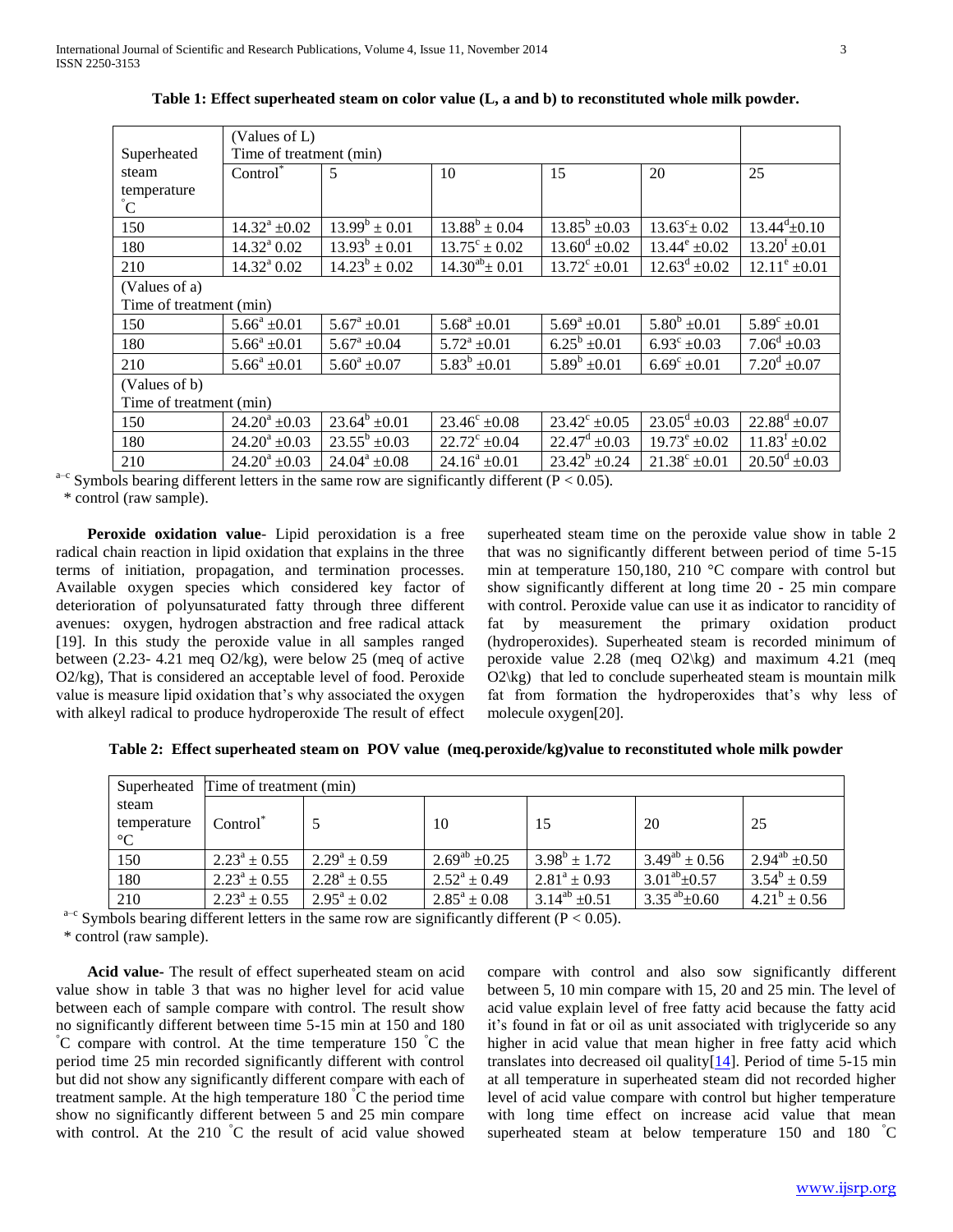maintains the milk fat from formation free fatty acids because superheated steam is use dry steam and hydrolysis of triglyceride by heating require wet steam to broken the ester bounds between the triglyceride and fatty acids [21].

|                 | Superheated Time of treatment (min) |                             |                         |                         |                             |                         |  |  |
|-----------------|-------------------------------------|-----------------------------|-------------------------|-------------------------|-----------------------------|-------------------------|--|--|
| steam           |                                     |                             |                         |                         |                             |                         |  |  |
| temperature     | Control <sup>®</sup>                |                             | 10                      | -15                     | 20                          | -25                     |  |  |
| $\rm ^{\circ}C$ |                                     |                             |                         |                         |                             |                         |  |  |
| 150             | $2.31^{ab} \pm 0.58$                | $1.84^a \pm 0.27$           | $2.14^{ab} \pm 0.36$    | $2.27^{\rm a} \pm 0.08$ | $2.44^{ab} \pm 0.03$        | $2.62^b \pm .012$       |  |  |
| 180             | $2.31^a \pm 0.58$                   | $2.00^{\text{ a}} \pm 0.05$ | $1.92^{\rm a} \pm 0.59$ | $2.13^a \pm 0.54$       | $2.31^a \pm 0.62$           | $2.84^a \pm 0.08$       |  |  |
| 210             | $2.31^{ab} \pm 0.58$                | $2.07^{\text{a}} \pm 0.11$  | $2.41^{ab} \pm 0.23$    | $2.75bcd \pm 0.05$      | $2.86^{\text{cd}} \pm 0.08$ | $3.14^{\circ} \pm 0.03$ |  |  |

**Table 3: Effect superheated steam on Acid value (mg KOH\g)to reconstituted whole milk powder.**

 $a-c$  Symbols bearing different letters in the same row are significantly different ( $P < 0.05$ ). \* control (raw sample).

 **Physical properties-** The values of the viscosity show in fig 1. The result did not recorded significantly increase at the temperature (150) °C at all the time when compared with control and also with the180 °C at time (5-20) min but at time 25 min the result of 180 °C show significantly different compare with control. At high temperature 210 °C the viscosity recorded significant increase  $(p<0.05)$  at time  $(10, 15, 20, 25)$  min respectively as shown in Fig 1. Aguilar and Ziegler(1995) shown increase to viscosity when used different heat treatment and long time on the milk chocolate and descript that is the denaturation of why protein on the high temperature laid to increase the viscosity [5, 6].



**Fig.1. Effect superheated steam on viscosity value to reconstitute whole milk powder**

 The values of the density show in fig 2. The result did not recorded significantly decrease at the temperature (150) °C at time (5-20) min when compared with control but at temperature180 and 210 °C the density recorded significant decrease  $(p<0.05)$  at time  $(5, 10, 15, 20, 25)$  min respectively as shown in Fig 1. Also increase the heat treatment with increase time effect on properties density as shown in this result decrease the density by use different treatment and different time.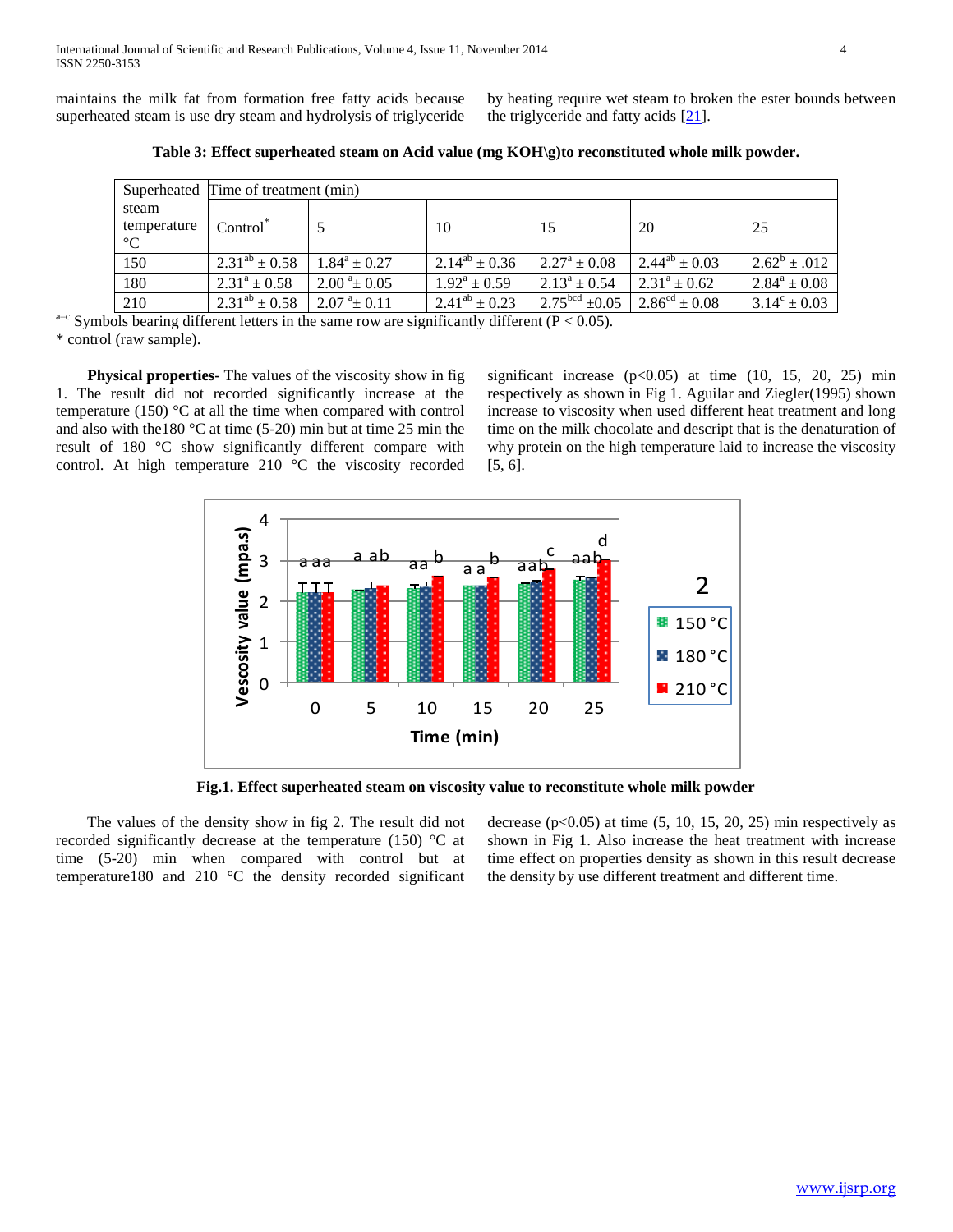

**Fig 2. Effect superheated steam on density value to reconstitute whole milk powder**

The value of the  $P<sup>H</sup>$  show on fig 3. The result did not recorded significantly change at the all temperature at time (5) min that mean the superheated stem do not effect on the PH at short time but at the (10, 15, 20 and 25) min at all temperature recorded significant decrease in the PH when compare those

values with the control and that mean the high temperature and long time lead to decrease the PH values as shown in Fig 1. Increase temperature effect on content of water in the liquid and that can be cause increase of PH [22].



**Fig 3. Effect superheated steam on P<sup>H</sup> value to reconstitute whole milk powder**

# IV. CONCLUSION

 The present study assessed the key role of initial study of superheated steam oven on the physical changes occurring in reconstitute whole milk powder during different heat treatment and different time. The superheated steam not show significant impacts on the color  $(L, a, b)$  at 150-180  $\overline{C}$  for 5-15 min with slightly changes on time 20-25 min. however 210 ̊C recorded effect on color value for time  $10-25$  min.  $P<sup>H</sup>$ , viscosity also do not recorded obvious changes at  $150-180$  °C for  $5-15$  min. however  $210^{\circ}$  time show effect for period time 10-25 min. superheated steam show effect on density value at  $180-210$  C for 10-25 min. superheated steam did not show any oxidation